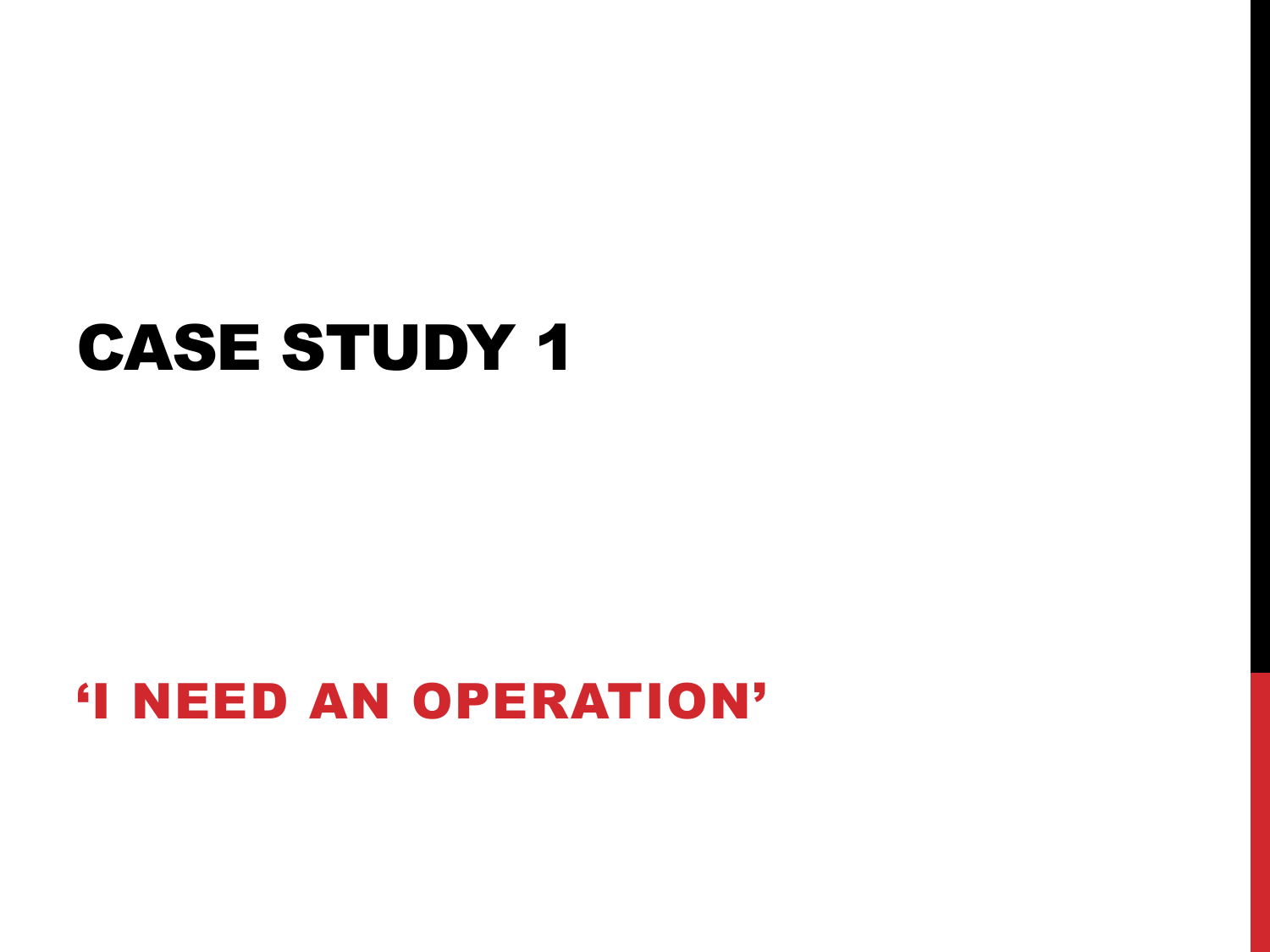#### LIFE SAVING KEYHOLE VALVE IMPLANTATION

**An 88 year old man was referred to Dr Clarke with a 1 year history of progressive breathlessness**

**On arrival for his consultation he stated 'I need an operation'**

**Unfortunately he had approached his GP practice several times but no investigation had taken place. He was now very breathless and it took him around 3 minutes to recover after taking his shirt off.**

**After a focused history, examination and echocardiogram Dr Clarke diagnosed that the problem was a severely narrowed aortic valve and additional weakness of the pumping power of his heart with a 15% ejection fraction – normal being 60%.**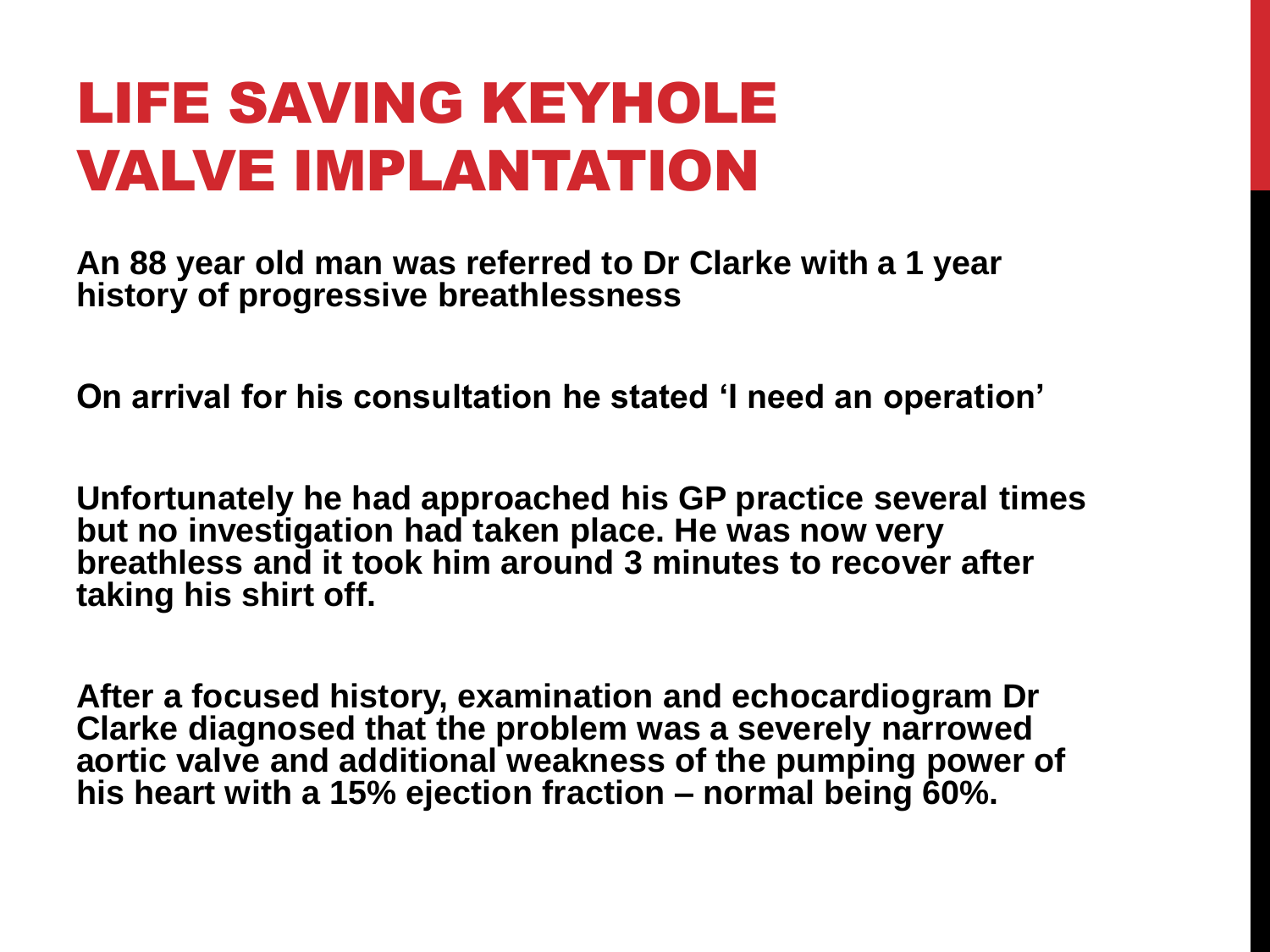# SEVERE AORTIC STENOSIS

**The aortic valve normally opens to let blood out of the left side of the heart into the main circulation. The combination of the severely narrowed valve and failing heart in an 88 year old made conventional open heart surgery untenable.**

**Examination revealed a low blood pressure and a man gasping for breath when walking 2-3 steps, and leg swelling due to water retention, all consistent with heart failure.**

**The management plan was to try and stabilize his condition so the patient could tolerate investigation and become a realistic candidate for a keyhole valve implantation. Transcatheter aortic valve implantation (TAVI) enables successful valve replacement in elderly patients at high operative risk.**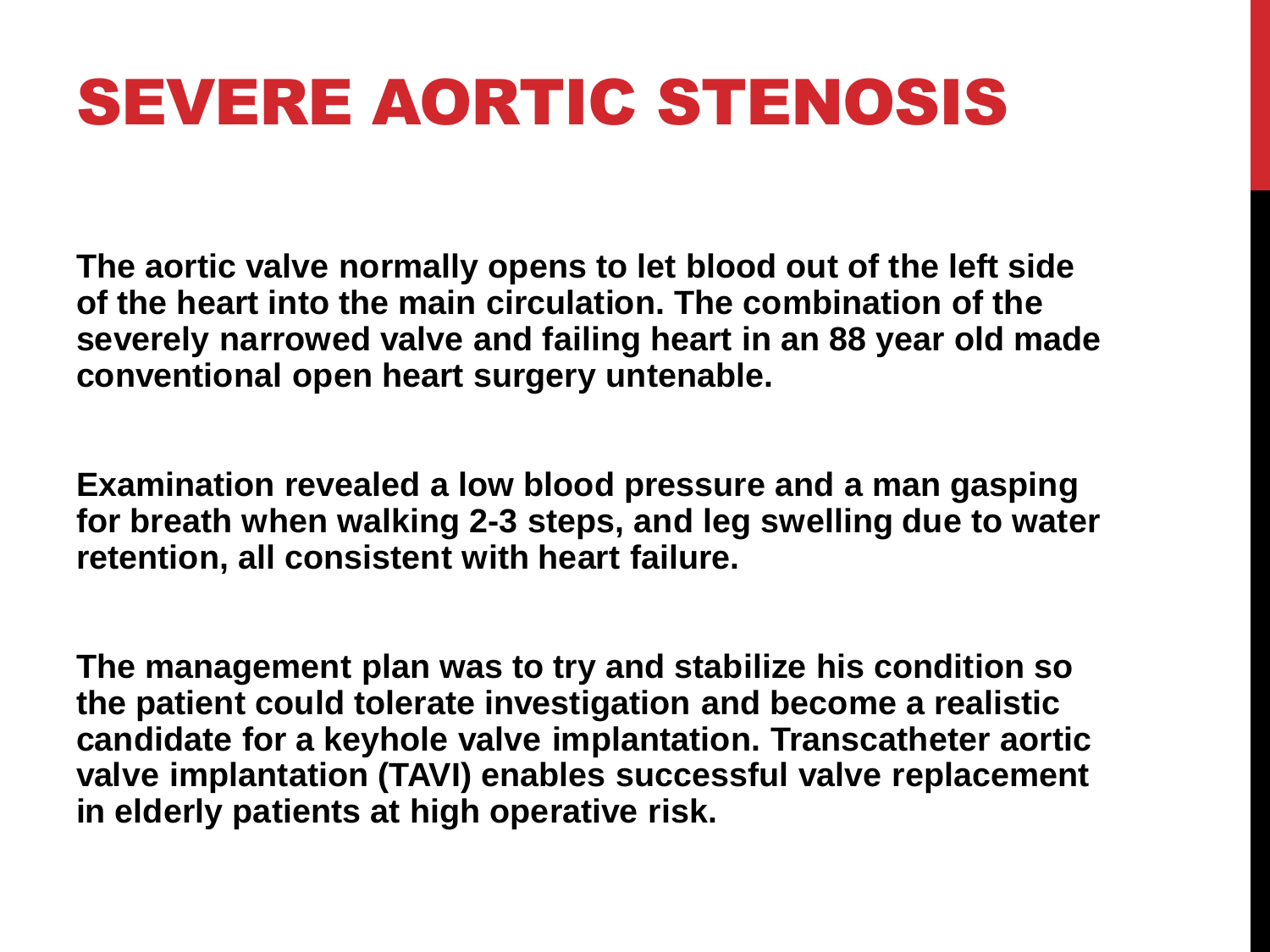### MEDICAL MANAGEMENT TO CREATE A WINDOW OF OPPORTUNITY FOR TAVI

**His heart rate was too high at 110 beats per minute and his blood pressure was borderline at 90 systolic – normal for his age would have been 140 systolic.**

**Dr Clarke started water tablets to clear the fluid retention and a combination of ivabradine and digoxin – both of which helped to slow the heart rate down to 60 beats per minute and increase pumping efficiency with a rise in blood pressure. The rise in blood pressure allowed gentle initiation of a novel heart failure medication, Entresto (Sacubitril/Valsartan) which had been released for UK use in 2016.**

**The patient was now sufficiently stable to undergo a coronary angiogram and work up for the TAVI**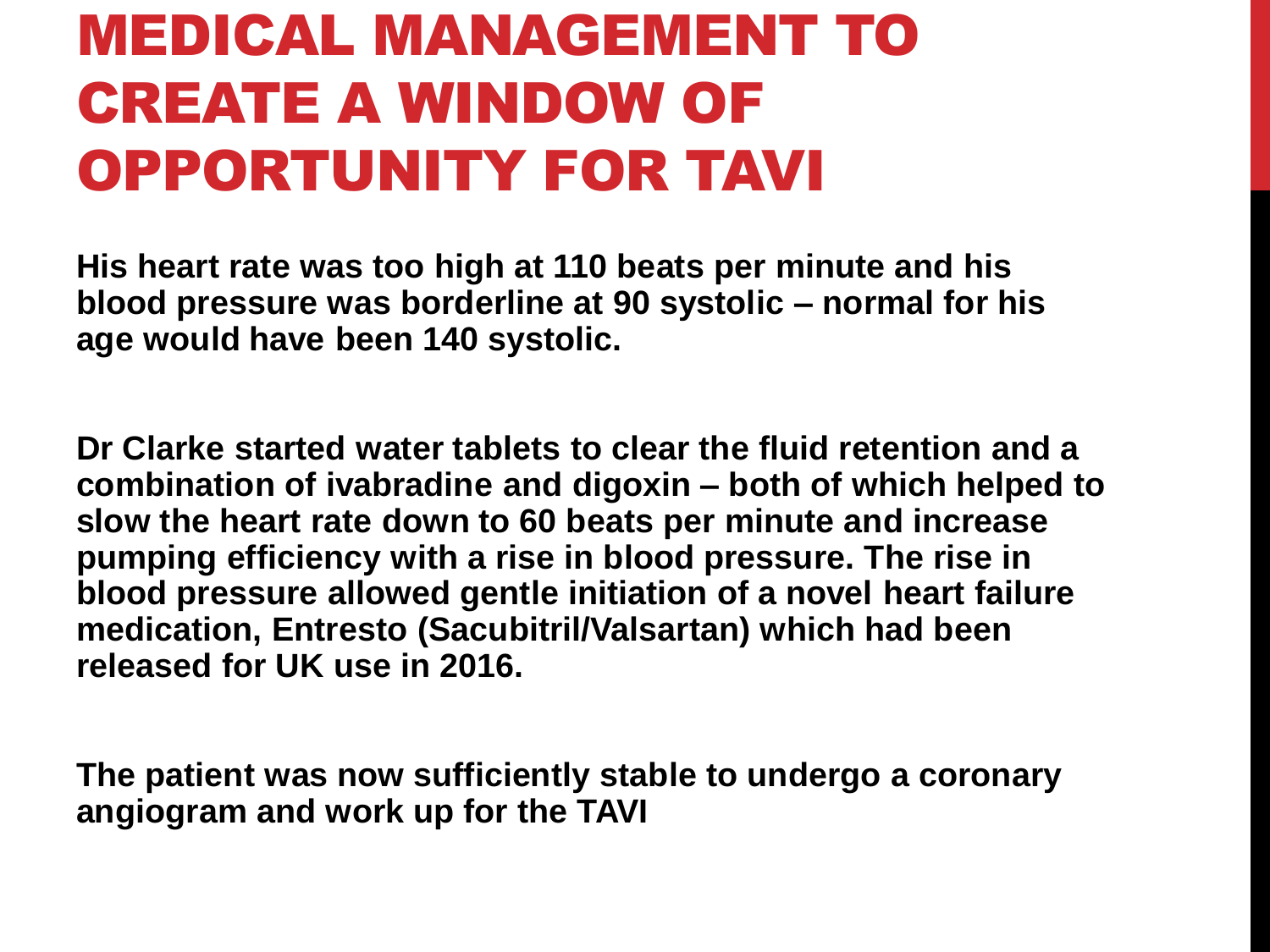# TAVI PROCEDURE

**Dr Clarke monitored his patient closely and persuaded a cardiologist who specialized in TAVI to take on the case. The TAVI specialist had to be convinced that this was a sensible proposal.**

**In the event the TAVI procedure was uncomplicated and the man was fit for discharge after 3 days. Two months later he is making real progress, much less breathlessness and his blood pressure now 150 systolic. His medication was tailored to maximize benefit and encourage heart muscle recovery. At the end of 3 months his pumping ejection fraction had increased from 15 to 30%.**

**A TAVI requires a balloon placed across the diseased aortic valve which is then blown up to force it out of the way and allow implantation of a self-expanding manufactured valve made from special nitinol alloy support struts and pig valve tissue.**